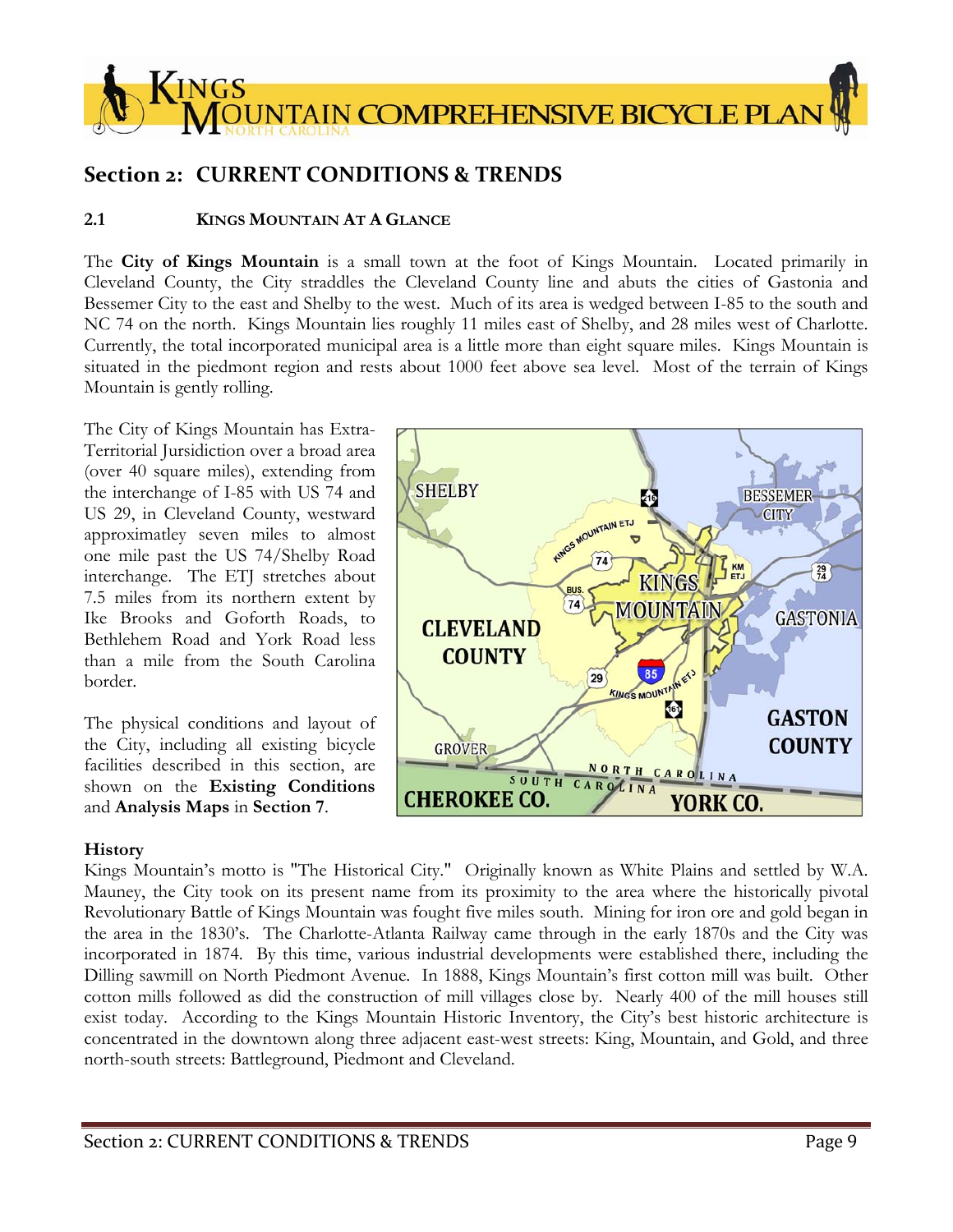

# **Population**

According to the US Census Bureau's 2005-2009 American Community Survey (ACS) 5-year estimates, the 2009 population of Kings Mountain was 11,335. In 2008, the Office of State Budget and Management's official population estimate for Kings Mountain was 11,175, having grown 15.3% since the 2000 census. The 2009 median resident age was 39.8, up from 38.1 from just the previous year. The 2009 median household income was \$38,382.

By 1992, approximately 9.4% of the City's area and 8.1% of its population was located in Cleveland County, according to the Kings Mountain Land Development Plan. The total area was recorded in that plan as 5.56 square miles, and surrounded by its ETJ of 11.5 miles.

# **Employment**

Many of the employment centers in Kings Mountain are industries located along the north and south sides of the I-85 corridor. Other concentrations of industries are located along US 74 Bypass at Shelby Road (US 74 Bus.) and at Waco Road, and at points along the railroad including the Herndon Access area to the north in Gaston County, at US 74 between Linwood Road and Baker Street, and along Railroad Avenue south of Gold Street. Additional business corridors in the City include King Street and Shelby Road (Bus. 74), and York Road from King Street to I-85. The core downtown area stretches east-west from Gaston Street to Cansler Street, and north-south from King Street to Gold Street.

# **Commuter traffic**

The American Community Survey 5-year estimates indicate that the average Kings Mountain resident (over 16) spends 23 minutes commuting to work. Almost 90% of them drive to work alone, while another 8% carpool. Of the remaining approximately 2%, about half of those walk while the other half work at home. There are no forms of transit to use in the City. Eleven people in the survey (0.2%) claimed they used "other means" to get to work, which may indicate some current minimal bicycle use for commuting.

# **Vehicle Ownership**

The 2009 American Community Survey estimates that over 11% of households in Kings Mountain do not own a vehicle (compared to the national average of 8.8%). Another 31% of households in the City have only one vehicle. These numbers have not changed significantly in Kings Mountain since the 2000 U.S. Census.

# **Road System**

Kings Mountain's downtown grid street pattern is typical of historic communities in America. This rectilinear network primarily runs parallel to King Street (Bus. 74) and perpendicular to the Norfolk Southern Railroad. The Railroad corridor bisects the City between Battleground Avenue and Railroad Avenue. The grid begins to loosen further away from the core of downtown but still retains a highly connective nature with relatively few dead ends. The network degrades with the more newly developed subdivisions within the City which exhibit the low connectivity typical of their era. Development along Crocker Road north of Phifer Road provides one example, where cul-de-sacs dominate, leaving fewer choices of route for both drivers and bicyclists.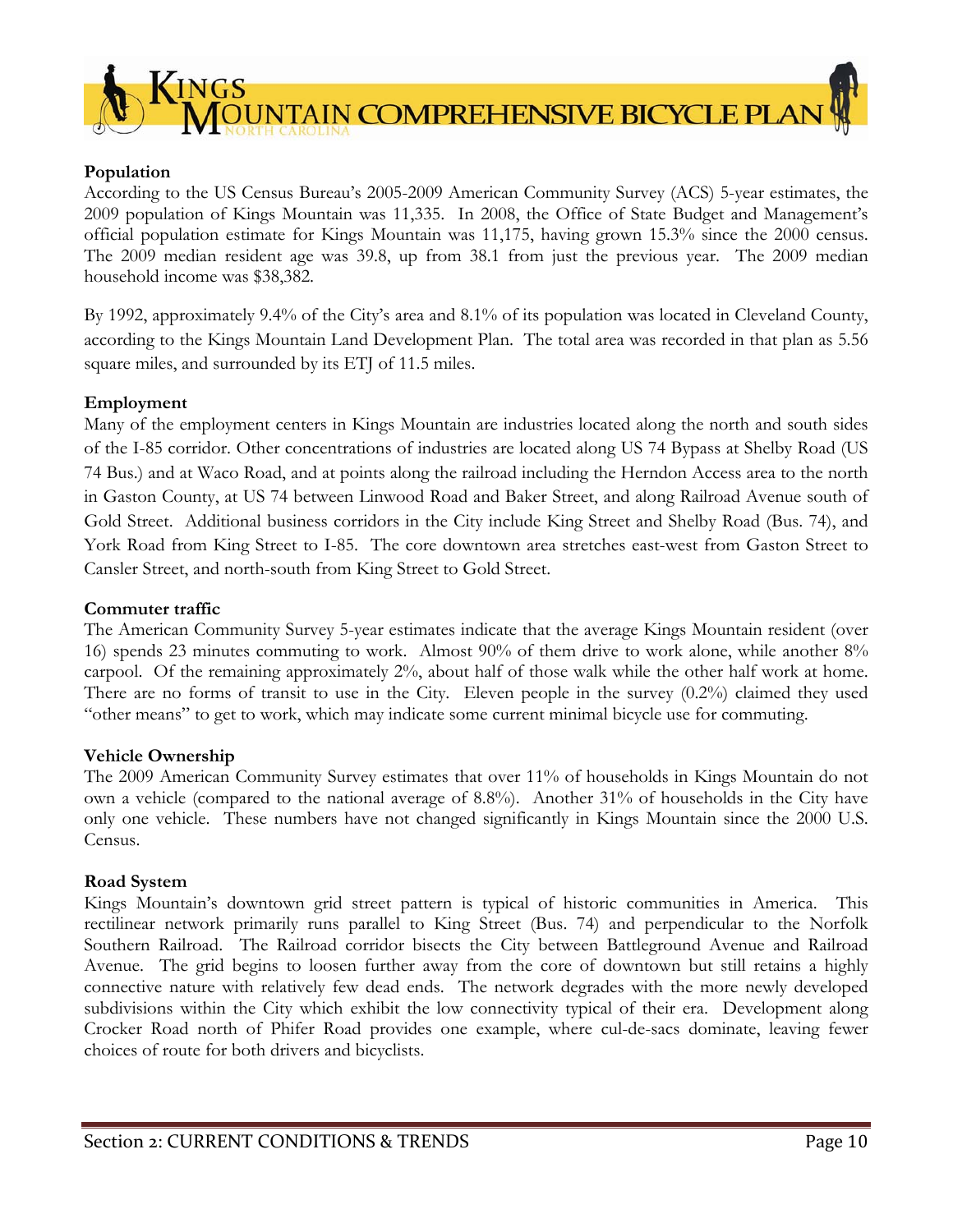

As of 2006, there were nearly 95 miles of roads within Kings Mountain's corporate limits. Of this count, about 56 miles are locally maintained while the remaining 31 miles are maintained by NCDOT. The streets in Kings Mountain are primarily public. The subdivision ordinance requires public streets in all new subdivisions. Included in these counts are almost four miles of US 74 By-Pass and four miles of Interstate 85 that are state maintained. State Roads in or adjacent to Kings Mountain include I-85, US 74, NC 161 and NC 216. Highways I-85, US 74, US 29 and NC 161 intersect in Kings Mountain and connect the City to the region.

# **Gateway Corridors**

The **Kings Mountain Land Development Plan 2020 (LDP)** describes seven major gateway corridors into the City:

- 1. U.S. 74 Business from U.S. 74 By-Pass to Battleground
- 2. I-85 to West 74 to U.S. Business 74 (Exit 10-B) into King Street to Battleground
- 3. N.C. 161 from Lewis Farm Road to U.S. 74 Bypass to King Street
- 4. N.C. 161 (York Road) from Wiggins Lane area to King Street
- 5. N.C. 216 from the I-85 intersection to South Battleground to Gold Street
- 6. N.C. 216 from Chestnut Ridge Church Road Area to N. Piedmont to Kings Street
- 7. Dixon School Road/Kings Mountain Boulevard I-85 (Exit 4) to Shelby Road (74-Business)

The LDP examines each of these corridors in great detail. Its recommendations are described in **Section 3** of this Plan. Below are some observations included in the LDP (p.32) regarding current conditions pertaining to the presence of bicycle facilities, number of travel lanes, development patterns, scenic and historic value, and general aesthetics that affect the bicycle environment of each of the corridors

# **1. U.S. 74 at the U.S. 74 By-pass and Shelby Road Intersection to Battleground**

- Begins as 4-lane divided highway with a large green median separating the two sections of the road. At the approach to the intersection of 74 Business (Shelby Road) and Phifer Road, US 74 becomes a two-lane road, following King Street.
- A triangle piece of property holds a brick monument which presents the Battle of Kings Mountain and a "Welcome to Kings Mountain" sign. The site has received landscaping improvements from time to time.
- The bridge that spans the railroad is listed on the National Register of Historic Places and serves to give an elevated view of the downtown main street area.
- This approach to Kings Mountain shows evidence of unorganized sprawling development dominated by used car lots, typical non-landscaped shopping centers, a lack of development standards.

# **2. I-85 to West 74 to U.S. Business 74 (Exit 10-B) to King Street to Battleground**

- Exit 10-B off I-85 is a wide, four-lane, elevated exit providing the motorist (no bicycles allowed at this point) with a very scenic view of the lush, green countryside and Crowders Mountain.
- All in all the area is attractive with the exception of several deteriorated commercial buildings and residences. The mixture of the newer and well maintained institutional buildings, historic residential structures and two successful restaurants make it an interesting and attractive gateway.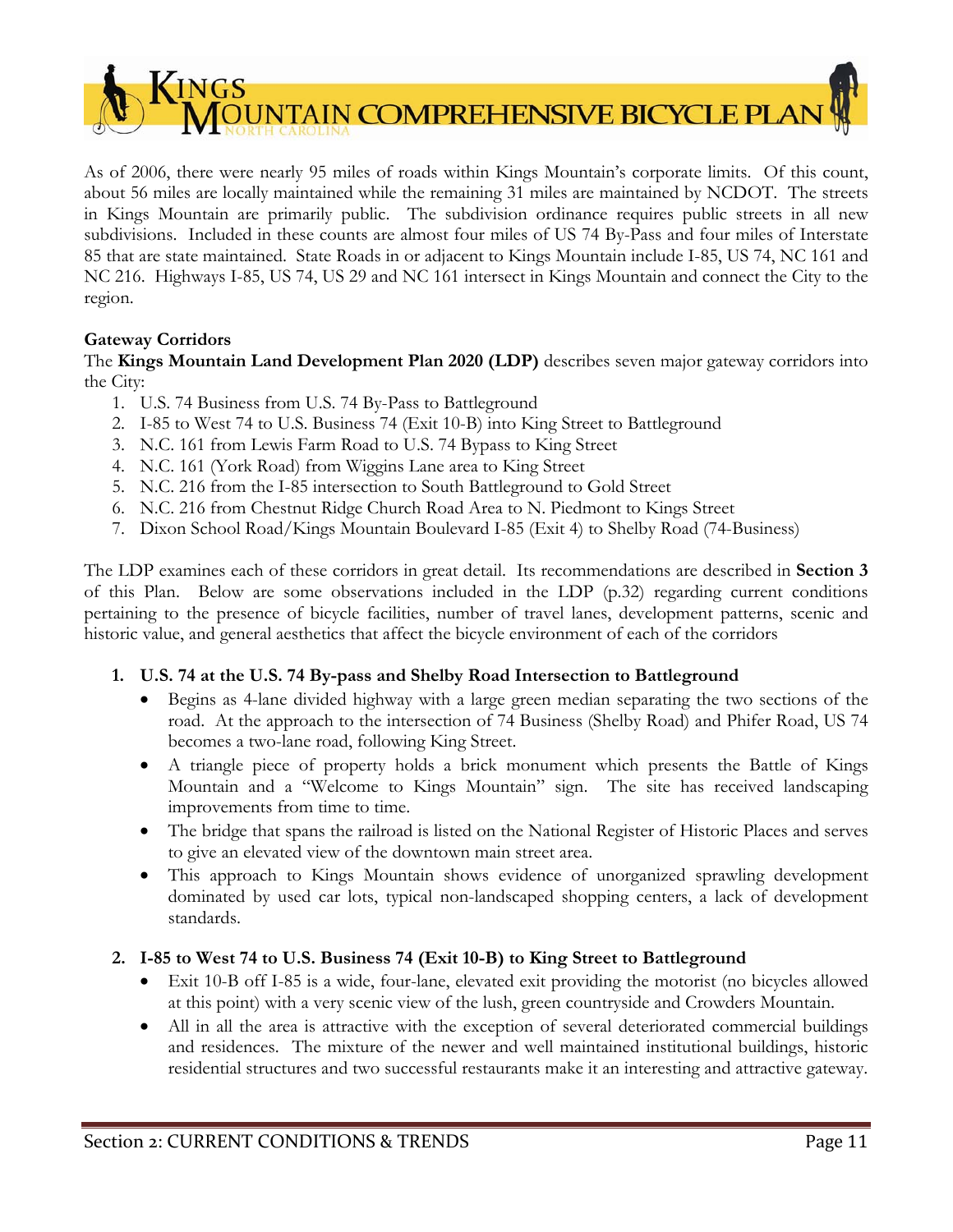# $\sqrt{\text{INGS}}$ **DUNTAIN COMPREHENSIVE BICYCLE PLA**

# **3. NC 161 From Lewis Road to US 74 Bypass to King Street**

- Industrial uses predominate at the border of the study area. Just outside of the study area is FMC Mining Industries.
- Street lighting begins at James Street and N. Cleveland Avenue.

# **4. N.C. 161 (York Road) from Wiggins Lane area to King Street**

- Great view of Crowders Mountain State Park. The countryside is lush and green with rolling hills.
- The road is wide and may be capable of supporting bike lanes, as it is already designated a NCDOT "Share the Road" (with bikes) facility.
- Approaching Oak Mountain Road and Ferguson Drive one crests the ridge line from Crowders Mountain to the Kings Mountain, site of the revolutionary war battle.
- On the west side of the road are two city owned lakes, Davidson Lake (not visible from the road) and City Lake (barely visible from the road).
- (Includes) brown informational sign stating the distance to the three state and national parks.
- (Continuing north is) Lake Montonia Road, a portion of which is on the Scenic By-Ways system of North Carolina.
- From this point, towards I-85 the highway changes to a four lane road complete with sidewalks. Woodlake Parkway departs to the east, a major industrial service road and also a NCDOT "Share the Road" facility.
- The I-85/York Road Bridge has a bike lane facility on either side.
- Just past Broadview Street … the road becomes a three lane facility.
- North along York Road …uncut weeds or weeds sprouting in broken pavement are evident. … Pavement predominates in this area, with parking being provided immediately at the edge of the road pavement. A lack of parking spaces makes area a traffic hazard, as motorists are allowed to pull in and out of the property at any point since no curbs are evident.

# **5. NC 216 from the City Limits North to Gold Street**

- NC 216 becomes a two lane highway… just north of the industrial corridor located on the section of NC 216 highway between Grover and Kings Mountain.
- Continuing northward the arterial area generally parallels the Northfolk-Southern Railway on the west side of the road.
- The entrance to the largest quarry pits is in this area.
- Along this stretch of NC 216 is some un-kept property where weeds proliferate and piles of old concrete create an eyesore… Landscaping is encroaching and overgrowing the sidewalk and curb areas.
- Several homes in the area are notably attractive and are create a contrast to the steep railroad embankment opposite them.
- Visible, just as Gold Street is approached are the two wall murals depicting historic quality and natural beauty in Kings Mountain.
- This entranceway, because of the need for repairs to buildings, removal of building debris and paving of parking lots does not enhance a visitor's impression of Kings Mountain as they approach the Downtown area.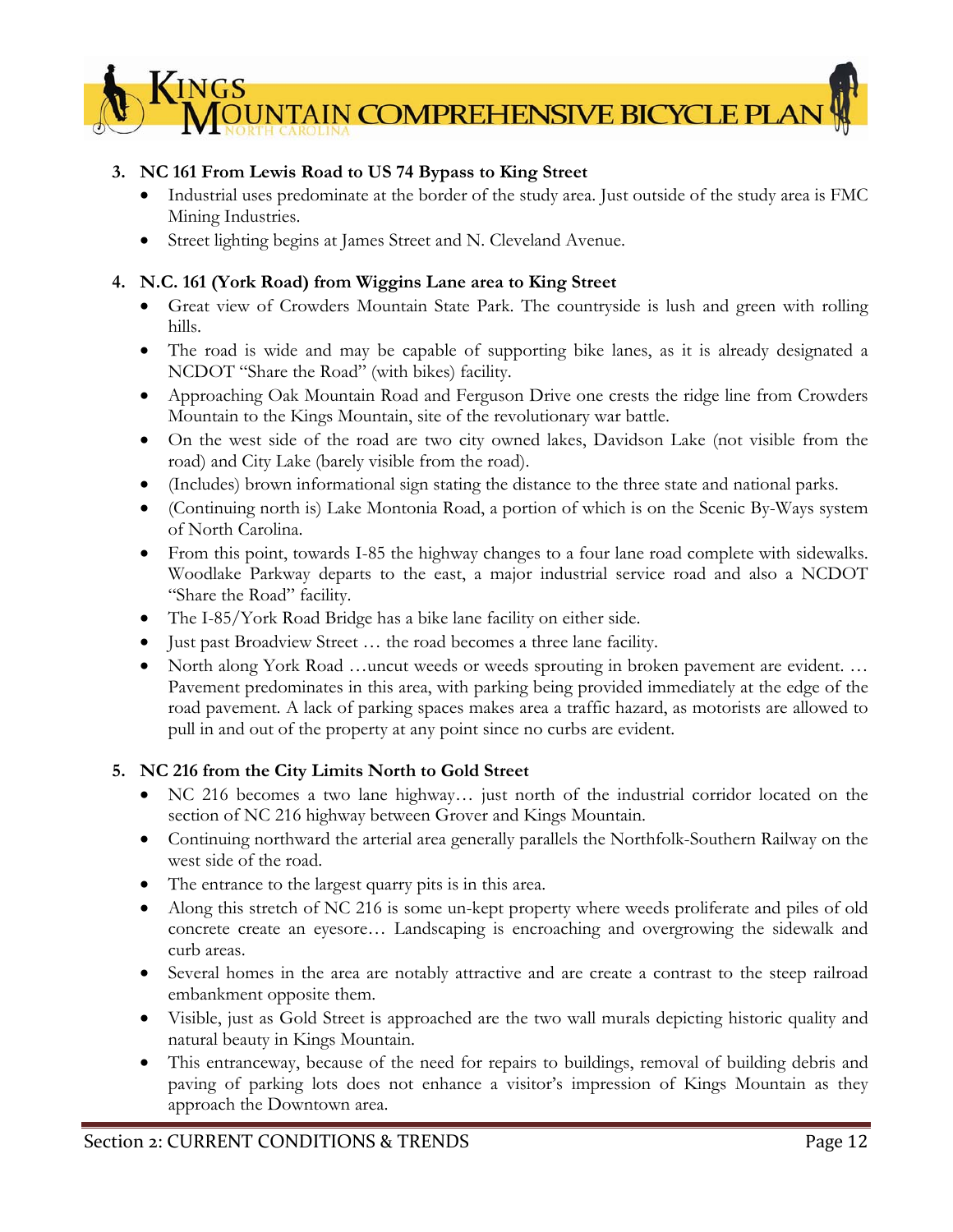

# **6. NC 216 to North Piedmont**

- Southward along NC 216, the area has a distinct rural flavor with nice vistas, homes, and trees.
- In the portion of NC 216 from US 74 to Battleground, a proliferation of retail and industrial uses abound …and the old depot which is currently home to the Kings Mountain Arts Society.
- Maintenance of the Norfolk Southern Railway right-of-way leaves much to be desired. The banks consist of overgrown weeds and severely eroded banks. The planting of specific species of plants to prevent further erosion is needed to provide an attractive alternative to the visual blight of the railroad banks but not allowed by railroad officials.

# **7. Kings Mountain Boulevard I-85 (Exit 4) to Shelby Road (74-Business)**

- As one leaves the Interstate at Exit 4 …the intersection is not attractive and reminds one of the run down commercial development on older US highways, pre-Interstate era or poor commercial development often seen along parallel access roads before zoning was adopted. The area is in need of redevelopment.
- On the north side of the intersection … the area becomes more rural.
- As one goes further north the shoulders on the new section of road are very steep and may prevent or delay future development that must access the highway.
- There is a signal light at the South Battleground (and) Margrace Road.
- North of Phifer Road are steep shoulders.
- All in all the entranceway has some exceptional aesthetic appeal with long vistas, mountains in the background, wooded expanses and open fields. Detracting from that is the I-85 intersection which needs redevelopment.

# **Current Bicycle Facilities – On-road**

Some newer roads in Kings Mountain feature paved shoulders wide enough to safely accommodate bicycle traffic. Paved shoulders with bicycle warning signage stretch north-to-south entering the City along Stony Point Road, continuing along Shelby Road, then turning onto Kings Mountain Boulevard down to Dixon School Road past the I-85 interchange. Paved shoulders line York Road southward beginning at Lake Montonia Road.

# **Current Bicycle Facilities – Off-road**

The **Kings Mountain Gateway Trail** entrance is located at 807 South Battleground Avenue, at the intersection of Quarry Road, ½ mile south of downtown. Phase I of the multi-use trail facility consists of a central trail and two loops in a wooded park with picnic tables and other amenities. Phase I is considered to be about 1/3 of the total project. The Trail is designed to ultimately connect the City to Crowders Mountain State Park, Kings Mountain State Park, Kings Mountain National Military Park, the Overmountain Victory Trail and the Appalachian Trail. The first two miles of the facility opened in November 2009. It is now a popular recreation destination for **Kings Mountain Gateway Trail** 

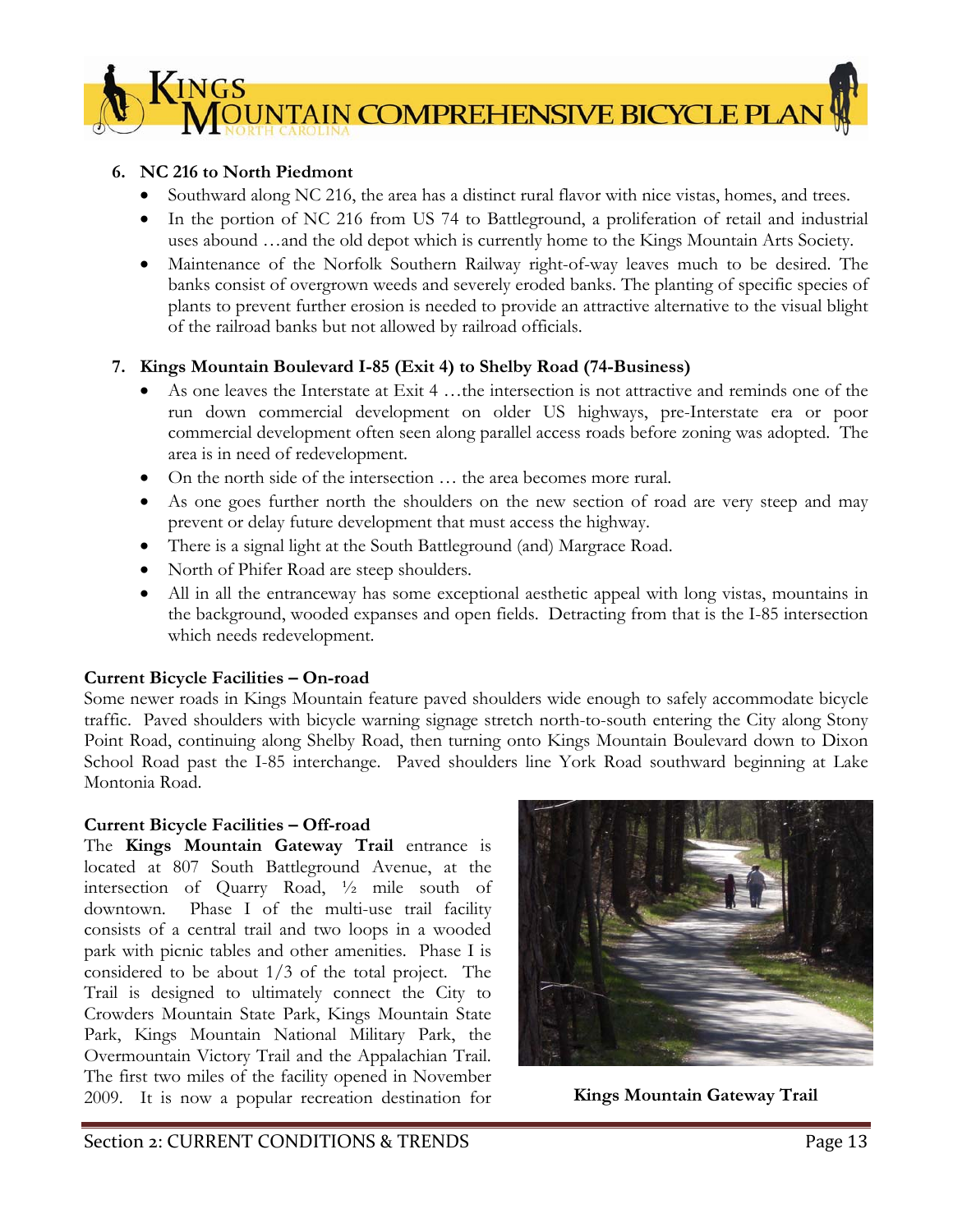

bikers, hikers, and walkers. http://www.kmgatewaytrails.org/

The physical conditions and layout of Kings Mountain, including all existing bicycle facilities described in this section, are shown on the **Existing Conditions** and **Analysis Maps** in **Section 7.**

# **Bicycle Crashes**

The NC Department of Transportation Mobility and Safety Division has record of sixteen accidents in Kings Mountain involving bicyclists since 1990. Those accident reports include one fatality, and ten possible or evident injuries, one of which was disabling. The other five involved property damage alone. The location of these incidents were scattered, but a higher portion of them occurred on Gold Street, Phifer Road, Battleground Avenue and NC 161. For the location of all of these incidents, see the Traffic Conditions Map in **Section 7**.



# **Public Opinion**

The Kings Mountain Bicycle Plan public survey launched online and made available throughout the formation of the Plan collected results from 98 individuals. The responses indicate that few to none of the participants currently use a bicycle to commute to school or to work, or for other strictly transportation purposes. Rather, the bicycle is almost exclusively utilized for recreation or exercise. The most common reason given for not riding a bike was out of concern for personal safety. When asked about how to increase bicycle use in Kings Mountain, most agreed that more on-road and off-road facilities, such as bike lanes and greenways, would have the most impact, as opposed to increased safety enforcement or programs. The survey participants indicated they were much in favor of increased public funding of such facilities.

For complete survey results, see **Appendix A.23**.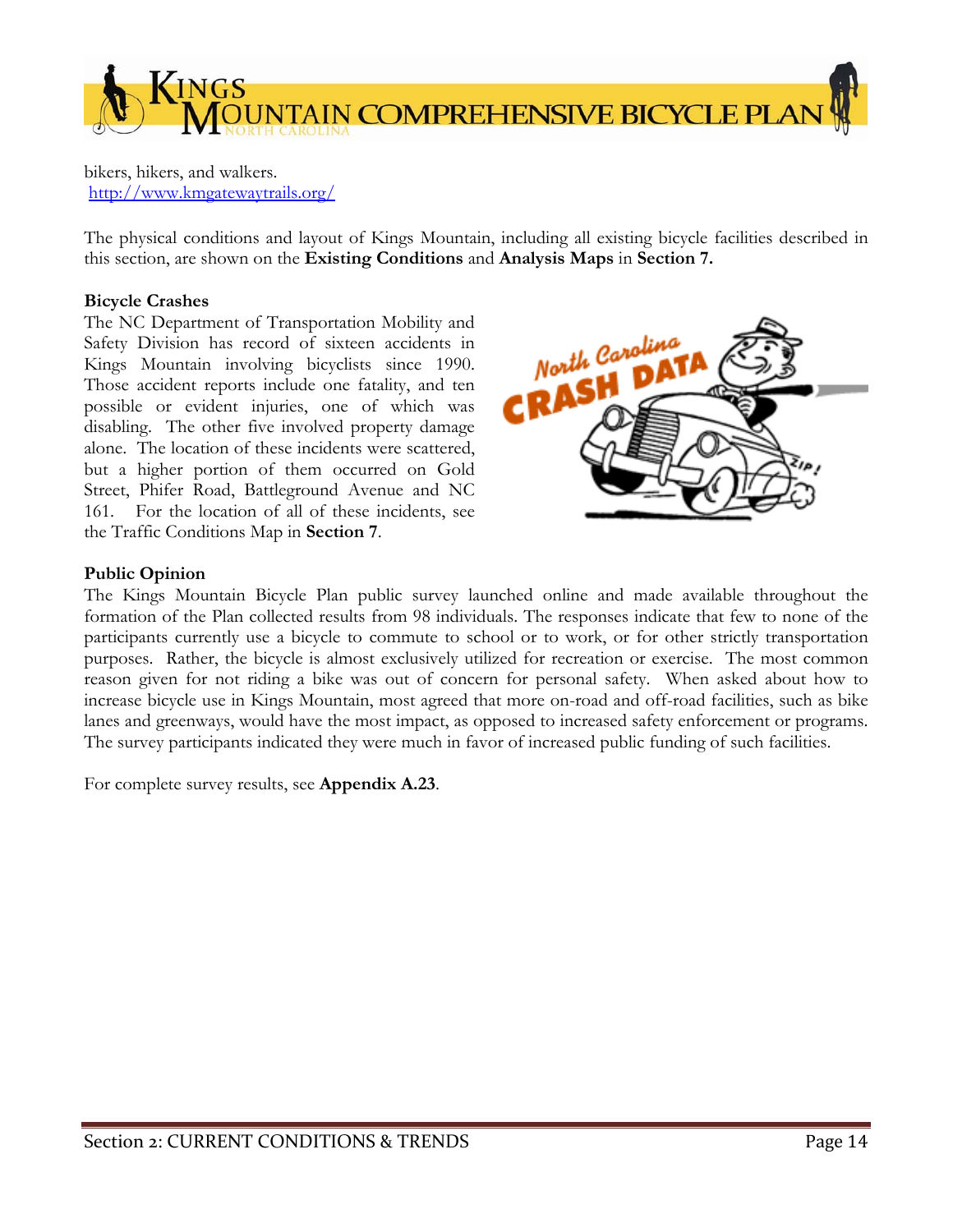

# **2.2 ORIGIN-DESTINATION POINTS**

For the areas referred to below, refer to the Destination Map in **Section 7**.

#### **Downtown**

Within Kings Mountain's "Downtown" area are clustered many of the City's most significant destinations, as identified by the stakeholders of this plan. For purposes here, this area includes both the designated "Downtown Overlay District" as well as the "West End Historic District, and any additional area within a ½ mile radius from the central intersection of Mountain Street and Battleground Road. This interconnected clustering of desirable destinations creates a concentration of activity convenient to bicyclists. Among the popular destination points located here are various civic and recreational destinations, including:

- U.S. Post Office
- Historical Museum
- **Mauney Library**
- Patriots Park
- Kings Mountain Government Center
- Little Theatre
- The Art Center
- Mountain Rest Cemetery

As well as numerous churches, restaurants, retail stores, offices, residential neighborhoods, and three public schools:

- Grover School
- West Elementary School
- West Road Intermediate School

# **Immediate Urban Area**

For analysis purposes in this plan, an "immediate urban area" has been loosely defined by an ellipse that includes the portion of the City that lies within the envelope of US 74 to the north, I-85 to the south, and the western-most neighborhoods within the City limits. Many neighborhoods are located within this area, along with restaurants, some major employment centers, and a cluster of schools that include:

- Kings Mountain Intermediate School
- Kings Mountain Middle School
- Kings Mountain High School



**Destinations in downtown Kings Mountain (½ mile radius shown in red)** 



**Destinations in the "immediate urban area" of Kings Mountain (shown within purple)**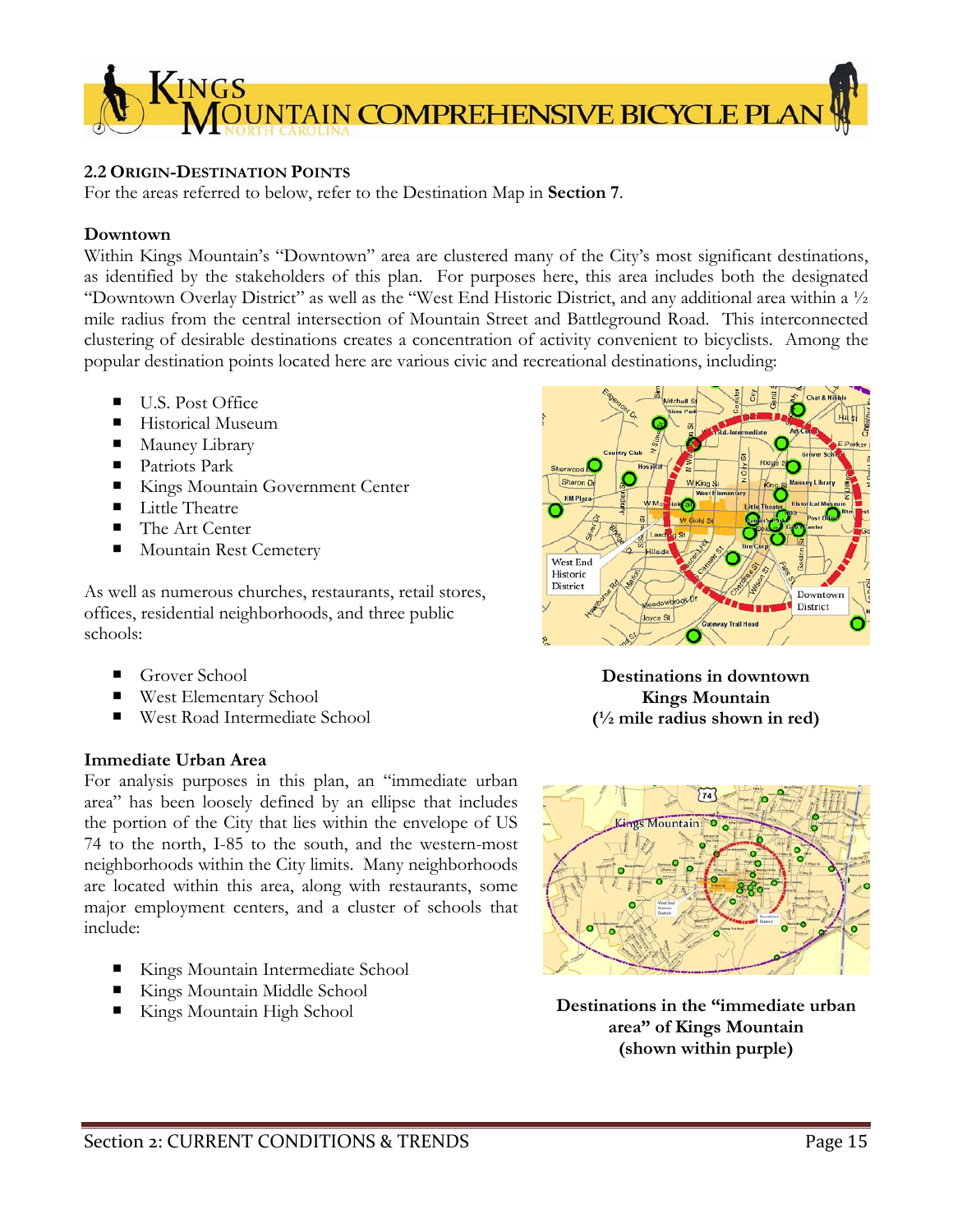

Other noteworthy destinations within this area include:

- Gateway Trail Head
- YMCA & Deal Park
- $\blacksquare$  Sims Park
- Kings Mountain Country Club
- Kings Mountain Hospital and associated medical centers

# **City Limits**

Significant portions of Kings Mountain extend beyond the above defined area, but considerable barriers limit access to these areas by bicycle. To reach neighborhoods such as Northwood & Phenix Mill, and a number of retail and major employment centers within the City, one must cross either I-85 or US 74, with limited choices of where to do so. Some significant destinations in these areas include:

- The Citizens Service Center
- North Elementary School
- **East Elementary School**
- 
- Mac's Grocery
- Linwood Produce

 The Senior Center Kings Mountain Plaza

Westgate Plaza

 $\blacksquare$  City Lake

# **Surrounding Region**

A number of destinations of regional significance lie outside of the City limit or within island annexations, but they are still within a reasonable distance easily from Downtown for many bicyclists. Aside from employment centers and neighborhoods, other noteworthy destinations include:

- **Davidson Lake**
- **John H. Moss Reservoir**
- Kings Mountain
- Crowders Mountain
- Kings Mountain Travel Center
- Ingles Grocery

Scenic and recreational amenities in Kings Mountain inspire local enthusiasm for bicycling and draw visitors to the area. Some of the exceptional destinations are described in the City's Land Development Plan, 1995:

- **Davidson Camp** is a Boy Scout Camp located along NC 161 adjacent to Davidson Lake, about three miles south of downtown.
- **John H. Moss Reservoir** is a man-made reservoir of about 1500 acres and over 50 miles of shoreline. Its nearest point lies about seven miles northwest of downtown. While the Lake area lies outside of the Kings Mountain ETJ, it is owned by the City. The area features camp sites and camping facilities including a bathhouse and showers.
- **Kings Mountain National Military Park**, at over 4,000 acres, is the nation's third largest military park. It is located approximately five miles south of the City.
- **Kings Mountain State Park** lies adjacent to the Military Park. With over 6,000 acres, it offers camp sites, shelters, lake swimming, and hiking trails.
- **Crowders Mountain State Park** continues along the ridge to the northeast. Its 2,364 acres include more hiking trails, shelters, camping sites, and breathtaking views from Kings Pinnacle and the peak of Crowders Mountain.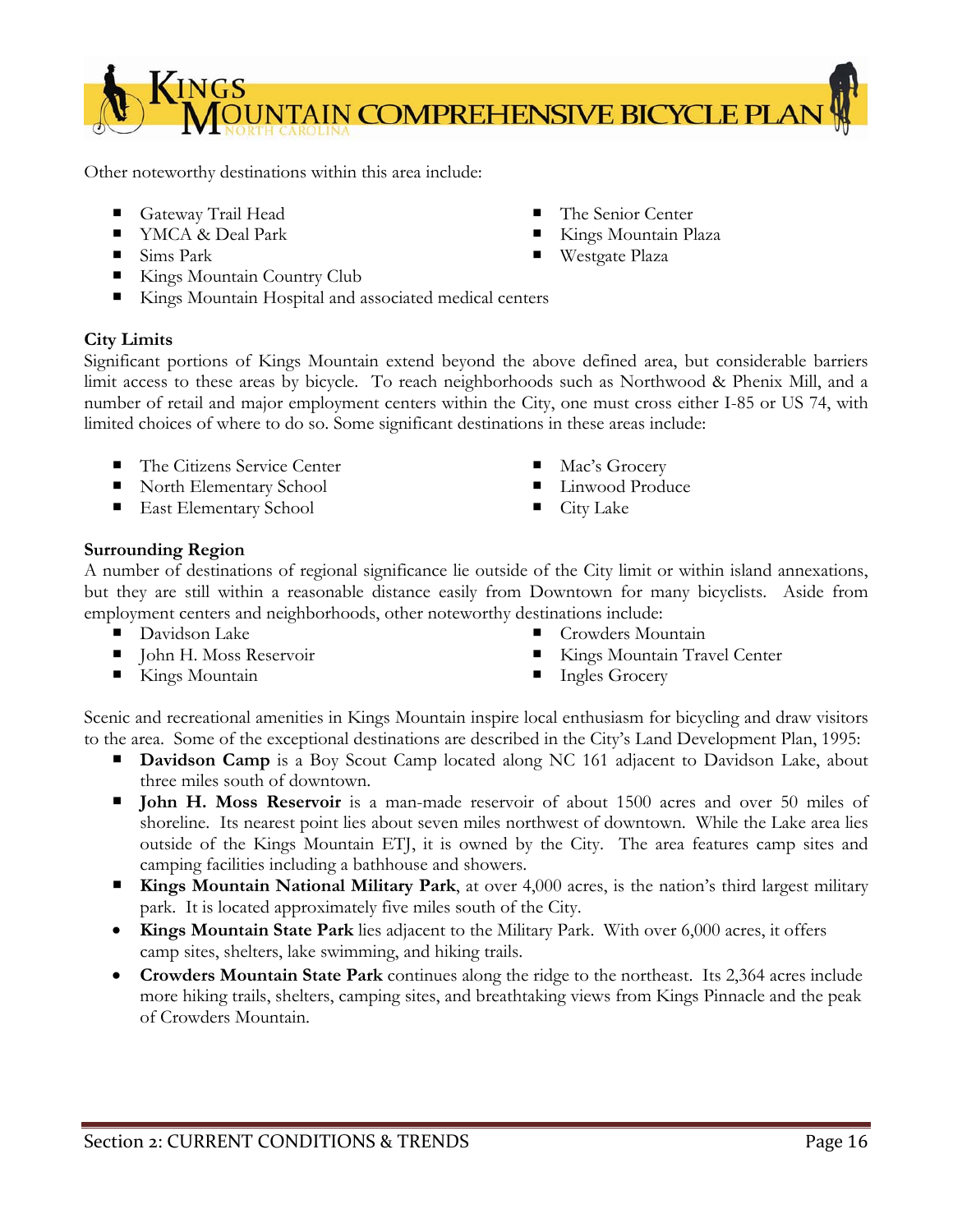

# **2.3 SPECIFIC BICYCLE BARRIERS AND CONSTRAINTS**

Barriers to bicycle travel can exist in the form of natural features such as surface water or steep terrain, or man-made features, including cul-de sacs, limited access roadways, and inaccessible land development. While some barriers present a complete physical or legal impasse, others may be semi-permeable in that, while they can be physically crossed, they impose a significant hazard or psychological deterrent.

Bicyclists must negotiate some significant barriers in Kings Mountain. The following is a list of those most challenging and pervasive barriers to bicyclists in and around the City.

#### **Norfolk Southern Railway**

Like many older towns in the Carolinas, Kings Mountain grew up along a railroad line. The Norfolk Southern Railway was built in 1872. Today, that railroad corridor divides the City into east and west with the division running through the center of Downtown. Trains pass routinely through the City on a daily basis. Opportunities to cross the tracks when a train is passing are limited. Of the streets that cross the railroad, only King Street and adjacent South Railway Bridge do so above grade in the downtown area. Dixon School Road and Bethlehem Road provide two additional above-grade crossings approximately three miles south of downtown. These roads provide the sole physical connection across the tracks when a train is passing. The number of at-grade crossings may decline as Norfolk Southern decides to close them one at a time.

**Interstate 85** effectively forms a southeastern edge to the City with only two points of crossing within the City limits currently available to bicycle use - York Road and Canterbury Road - and one additional crossing within the ETJ at Dixon School Road. An opportunity for additional bicycle and pedestrian crossing exists by way of the old mining bridge that is currently closed, located by Kings Creek. See "Existing Bridge noted in Gateway Trail plan in **Appendix A.8** and **A.9.**

**US 74 Bypass** forms a northern boundary across the City, dividing a significant part of the community from the Downtown. Physical crossings exist at Cleveland Road, Piedmont Avenue, Cansler Street, and Waco/Oak Grove, with an additional connection using Shelby Road



**US 74 in Kings Mountain** 

just west of the City limits. Another physical connection exists under the highway through the Potts Creek drainage structure, but that structure is currently not suitable for bicycle or pedestrian use.

**Shelby Road** provides an important east-west connection through the City from the terminus of Kings Street at Phifer Road, to US 74 Bypass and beyond. From Kings Mountain Boulevard westward, Shelby Road is equipped with paved shoulders wide enough for safe bicycle use. But the shoulders give out east of this point and make safe bicycle passage impossible from Kings Mountain Boulevard to Kings Street.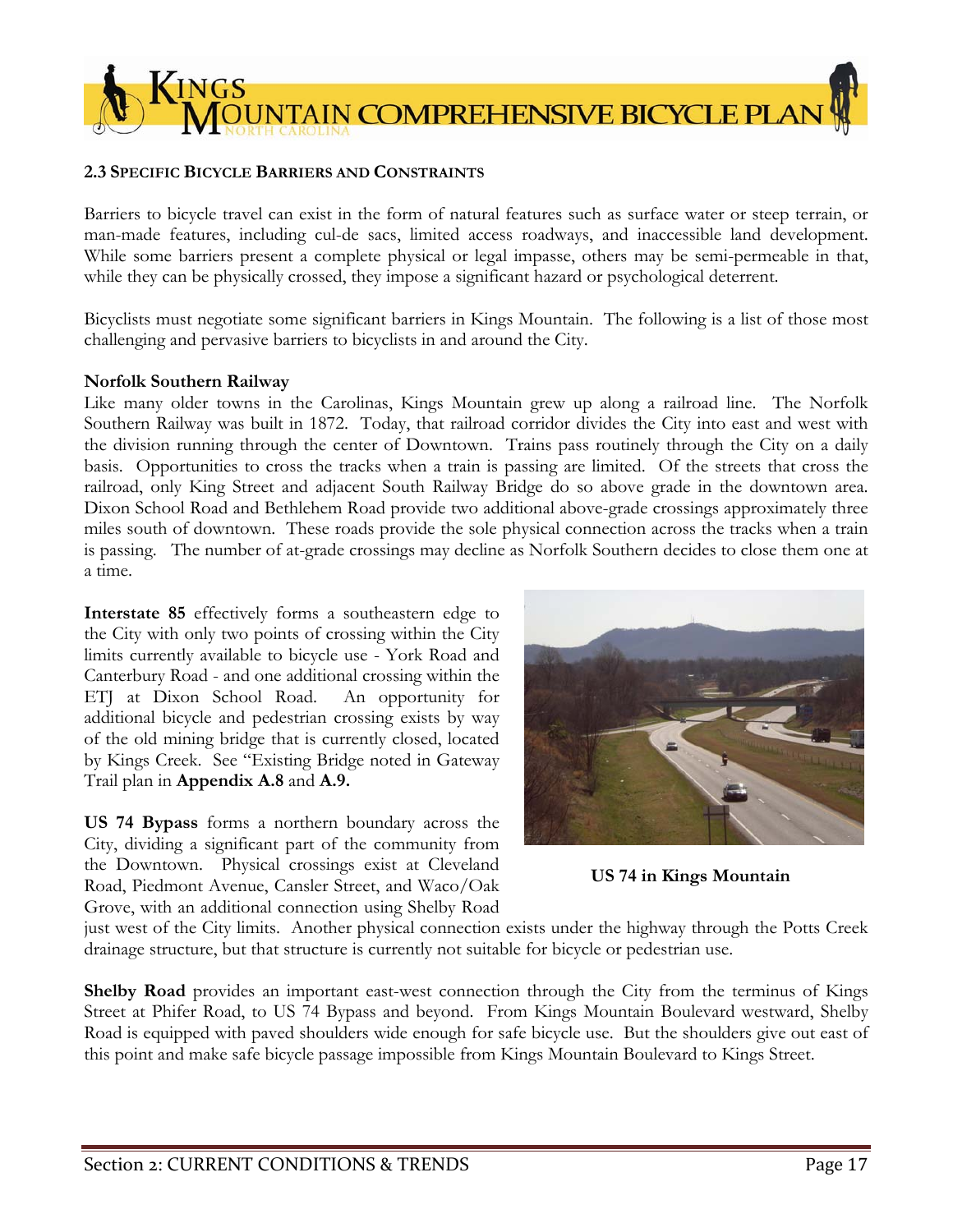$\sqrt{\text{INGS}}$ TAIN COMPREHENSIVE BICYCLE PLA

The **Kings Mountain Mica Company Quarry** and other industrial properties occupy a substantial area within the City, stretching from York Road to Tin Mine Road - a length of nearly three miles - between I-85 and Battleground Avenue. Though this area is presently off-limits to bicycles, the Gateway Trail Plan proposes trail facilities to provide a connection across this mile-wide swath. See **Appendix A.8** and **A.9**.

**Kings Mountain public parks** and Deal Park (leased by the YMCA) have signs at their entrances clearly indicating that bicycles are not permitted.

**Battleground Avenue** (State Highway 216) connects the downtown area to Kings Mountain Boulevard and provides the only connection to the Gateway Trail Head. However, this critical corridor is very narrow in some segments (as little as 21 feet) and unsafe for bicyclists, especially in the busy area from Falls Street to Margrace Road. The posted speed for this road segment south of Hawthorne Street is 45 mph.



**Sign at Sims Park** 

**King Street** provides the longest uninterrupted east-west connection through downtown. Together, East and West King Street run approximately two miles through the City. However, this central corridor is not conducive to bicycle use. As the City's primary business route (74 Business), it serves a high volume of traffic and has frequent curb cuts which serve the business sites that line the north and south sides of the street. The posted speed limit is 35 mph, but typically sees speeds in excess.



**King Street looking eastward toward the Cleveland Avenue intersection**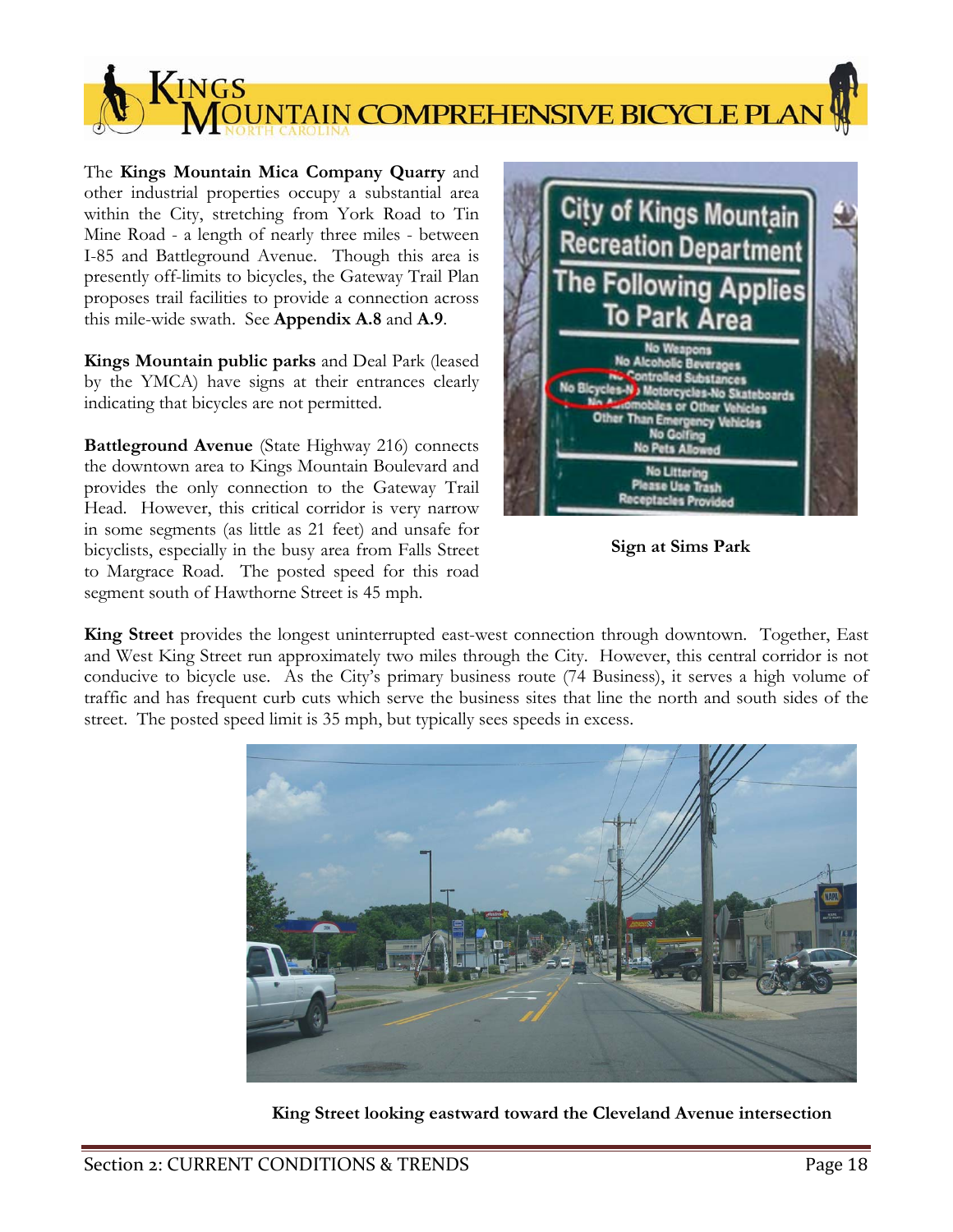

# **2.4 GENERAL ANTI-BICYCLE CONDITIONS**

The problem areas described above focus on specific locations, but they are all part of a larger system that requires attention on a number of fronts. The general conditions listed below each exert a negative influence on the community and limit bicycle activity. Each may contribute in some way to the reality or perception that biking is not as safe, practical or enjoyable as it should be. Each may inhibit citizens who find themselves with few choices of transportation, from making a necessary or desired trip on a bike. Each may discourage those on the cusp of a decision between biking and driving, to take their bike.

# **1. Inadequate on-road bicycle facilities**

Aside from a few of the newer roads constructed within Kings Mountain, the City has no bicycle facilities. Many of the roads in and around the City are of insufficient width for bicyclists to share with vehicles.

# **2. Inadequate off-road bicycle facilities**

Other than the recreational Gateway Trail, which offers no connection to destinations, there are currently no off-road bicycle facilities in Kings Mountain. In order to reach most destinations of interest, bicyclists must use the streets, and many of those streets offer no bicycle facilities or adequate width for safe bicycling.

# **3. On-street parking**

While on-street parking is a great benefit to downtown retail businesses and pedestrian life, it can inhibit bicycle use with the potential danger of vehicle doors suddenly opening into the path of a bicyclist, particularly on highly trafficked streets such as Piedmont, Gaston, Gold, and Mountain. Angled parking is sometimes favored by merchants as it allows greater numbers, but this orientation poses an even greater hazard to bicyclists and is not as favorable to pedestrians as parallel parking. Back-in diagonal parking presents a safer option for bicyclists and drivers, though it requires additional maneuvering skills on the part of drivers.



**Marked parallel parking serving businesses on Battleground Road** 

# **4. Traffic**

The City of Kings Mountain notably sees a considerable amount of traffic. Aside from I-85 and US 74 Bypass, which carry between 40 and 50 thousand vehicles per day passing through the City limits, downtown traffic conditions present challenges for bicyclists. Current Average Annual Daily traffic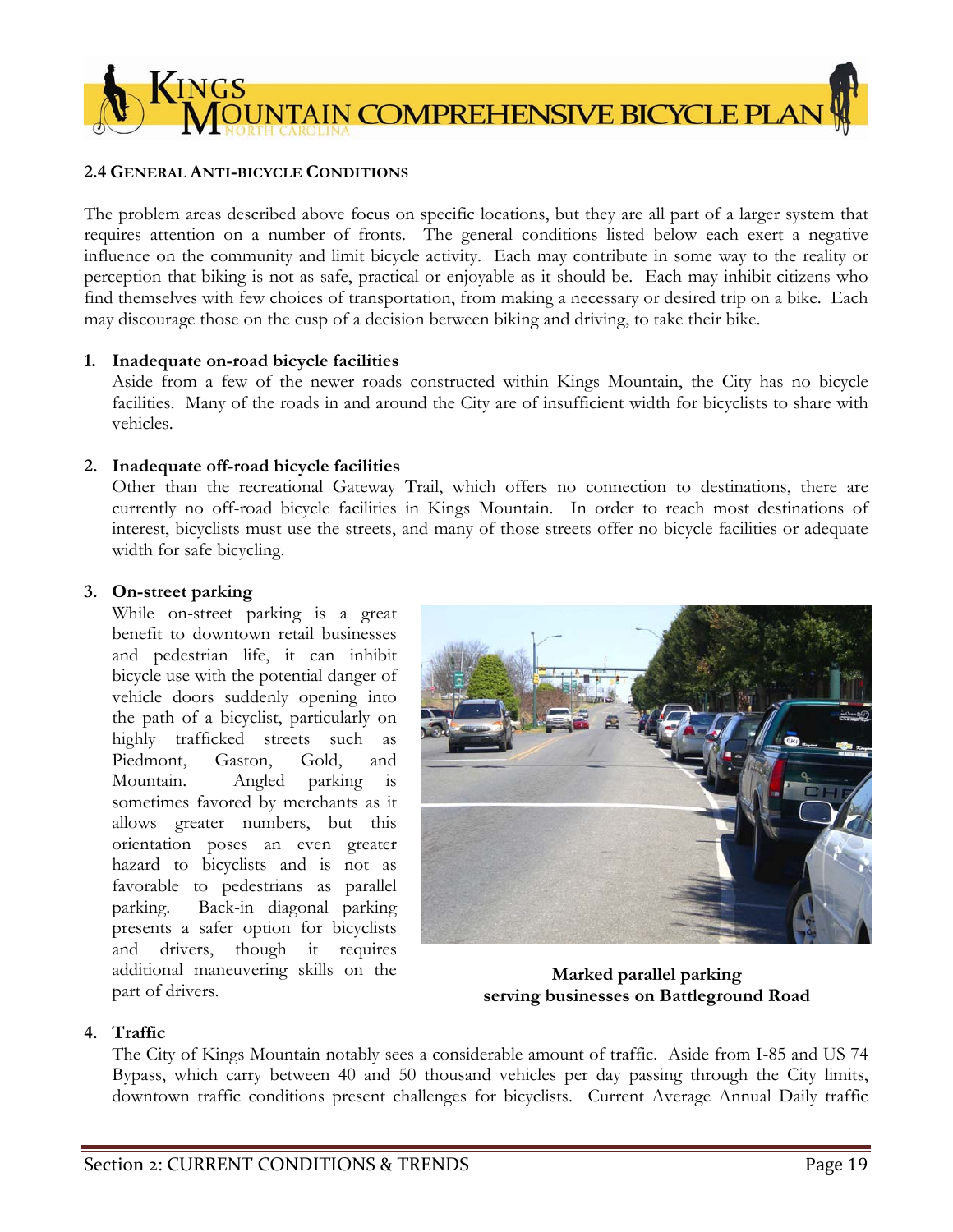

counts for York Road increase to 13,000 as it approaches King Street. US 74 Business sees 11,000 to 13,000 within the city limits. The intersection of King Street and York Road/Cleveland Avenue is the busiest intersection. Battleground Avenue sees up to 6200 vehicles per day at King Street. Outside of downtown traffic eases off and it is notably much easier to get around; however, there are still some critical intersections where high volumes of traffic could present problems. Phifer Road provides a connection between downtown and three major schools. At the junction of Phifer with the Downtown grid at West Mountain and Gold Streets, traffic reaches 6200 vehicles per day. Numerous bicycle accidents have been reported along Phifer and Gold Streets since 1992.

# **5. Aesthetics**

As is stated repeatedly in the Kings Mountain Land Development Plan, there are many areas throughout the City where visual blight is notable. The Norfolk-Southern Railroad corridor running through the center of downtown provides one example of where visual improvements are needed.

# **6. Lighting**

Both steering committee and general public reported unease about lighting in the City, saying they felt conditions were not favorable for bicycling at night.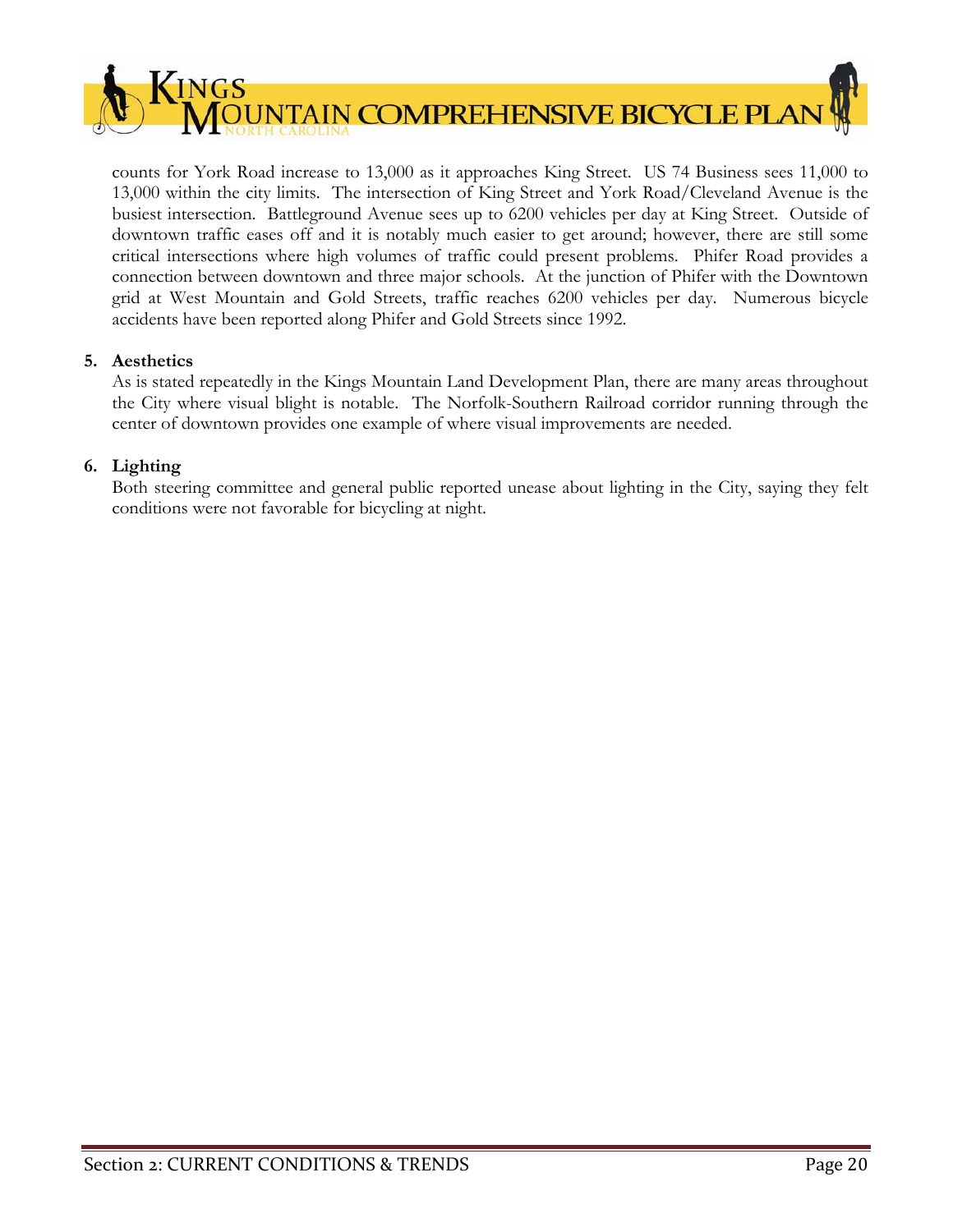

# **2.5 UNIQUE OPPORTUNITIES**

Kings Mountain offers many features inviting to bicyclists. Other bicycle-friendly elements and trends in the City may be less obvious but have an even more profound impact on Kings Mountain's walkability in the present and near future. Each of these features deserves a spotlight in order that their value can be more clearly understood, and their characteristics preserved, enhanced and drawn upon as the City continues to develop.

# **1. A centralized downtown core**

As a historic city, Kings Mountain has grown around a tight-knit grid of streets. Many desired destinations are located close together in a well connected pattern of streets. This classic arrangement provides a convenient and inviting setting for bicycle life.

#### **2. Overlay Districts**

These districts are in place to "protect and enhance the economic and aesthetic appeal and orderly development of properties…while at the same time maintaining traffic efficiency and safety." All of the districts call for street trees and increased street connectivity. The NC 161 Overlay additionally provides for trails (where applicable) and bike facilities at the right-of-way, designed in accordance with NCDOT standards and installed accordingly as part of the development.

# **3. Scenic countryside**

Though the nearby majestic mountains lure bicyclists out into the countryside, one does not have to leave the City to see them. Crowders Mountain and Kings Mountain dominate the eastern and southern skyline. While gentle rural landscapes extend north and west.

# **4. The Gateway Trail**

Kings Mountain's current greenway includes over 2 miles of trail. The trailhead facilities on Battleground Road include a welcome center with restroom facilities, water fountains, trash receptacles and parking for 30 vehicles. Other amenities include picnic tables, a map kiosk, and bike racks. See **Appendix A.8** and **A.9**  for more details.



**Rural landscape of Dillon Road** 



**Kings Mountain Gateway Trail**